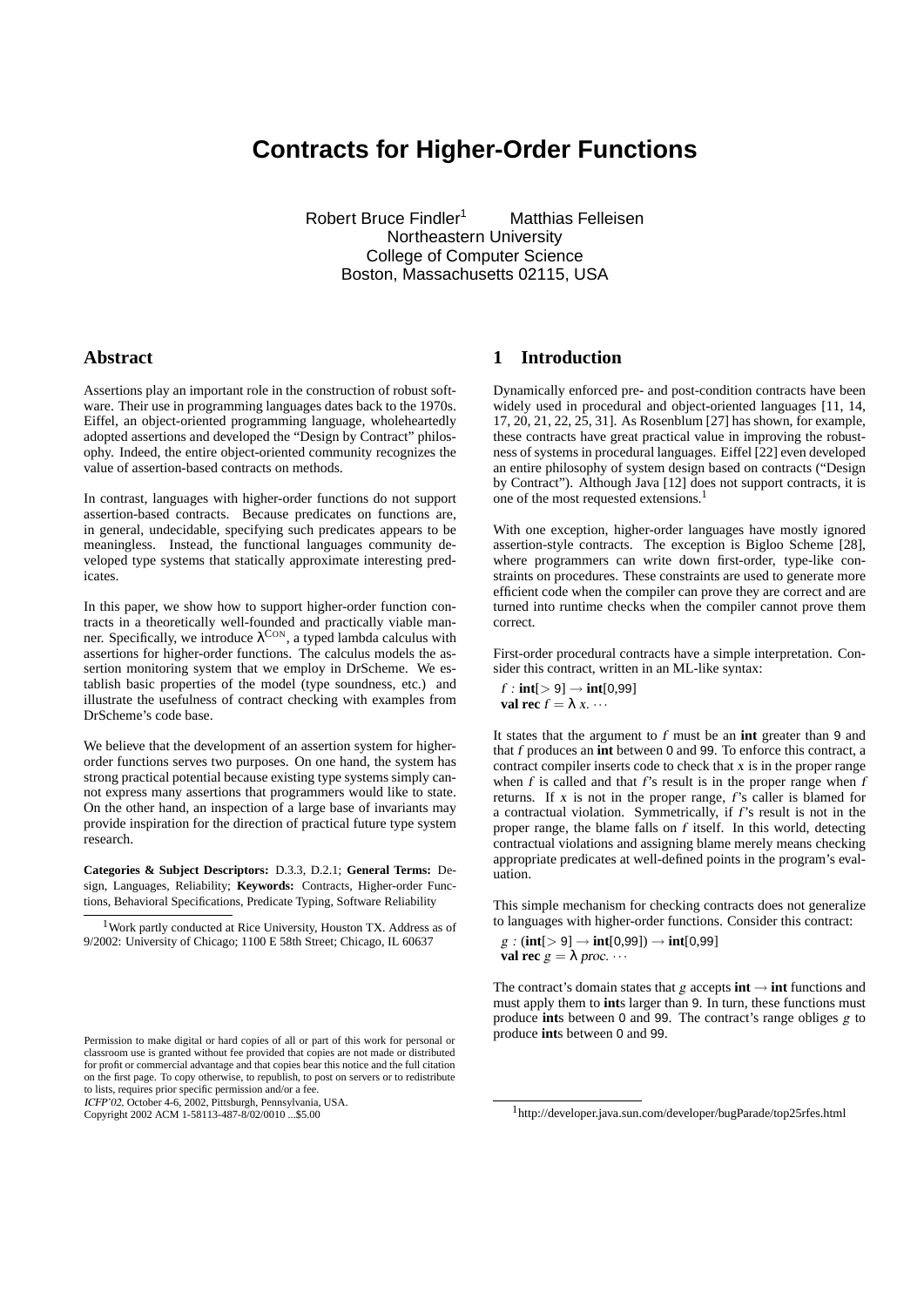Although  $g$  may be given  $f$ , whose contract matches  $g$ 's domain contract, g should also accept functions with stricter contracts:

 $h : \textbf{int} > 9 \rightarrow \textbf{int}[50, 99]$ **val rec**  $h = \lambda x$ .  $\sigma(h)$ .

functions without explicit contracts:  $g(\lambda x. 50)$ ,

functions that process external data:

 $read_number : int[> 9] \rightarrow int[0,99]$ **val rec** read\_num =  $\lambda$  n.  $\cdots$  read the nth entry from a file  $\cdots$  $g(read_number),$ 

and functions whose behavior depends on the context:

```
val rec dual purpose = \lambda x.
  if ··· predicate on some global state ···
      then 50
      else 5000.
```
as long as the context is properly established when g applies its argument.

Clearly, there is no algorithm to statically determine whether proc matches its contract, and it is not even possible to dynamically check the contract when g is applied. Even worse, it is not enough to monitor applications of *proc* that occur in  $g$ 's body, because  $g$ may pass proc to another function or store it in a global variable.

Additionally, higher-order functions complicate blame assignment. With first-order functions, blame assignment is directly linked to pre- and post-condition violations. A pre-condition violation is the fault of the caller and a post-condition violation is the fault of the callee. In a higher-order world, however, promises and obligations are tangled in a more complex manner, mostly due to functionvalued arguments.

In this paper, we present a contract system for a higher-order world. The key observation is that a contract checker cannot ensure that  $g$ 's argument meets its contract when g is called. Instead, it must wait until proc is applied. At that point, it can ensure that proc's argument is greater than 9. Similarly, when proc returns, it can ensure that proc's result is in the range from 0 to 99. Enforcing contracts in this manner ensures that the contract violation is signaled as soon as the contract checker can establish that the contract has indeed been violated. The contract checker provides a first-order value as a witness to the contract violation. Additionally, the witness enables the contract checker to properly assign blame for the contract violation to the guilty party.

The next section introduces the subtleties of assigning blame for higher-order contract violations through a series of examples in Scheme [8, 16]. Section 3 presents  $\lambda^{\text{CON}}$ , a typed, higher-order functional programming language with contracts. Section 4 specifies the meaning of  $\lambda^{\text{CON}}$ , and section 5 provides an implementation of it. Section 6 contains a type soundness result and proves that the implementation in section 5 matches the calculus. Section 7 shows how to extend the calculus with function contracts whose range depends on the input to the function, and section 8 discusses the interactions between contracts and tail recursion.

### **2 Example Contracts**

We begin our presentation with a series of Scheme examples that explain how contracts are written, why they are useful, and how to check them. The first few examples illustrate the syntax and the basic principles of contract checking. Sections 2.2 and 2.3 discuss the problems of contract checking in a higher-order world. Section 2.4 explains why it is important for contracts to be first-class values. Section 2.5 demonstrates how contracts can help with callbacks, the most common use of higher-order functions in a stateful world. To illustrate these points, each section also includes examples from the DrScheme [5] code base.

### **2.1 Contracts: A First Look**

The first example is the sqrt function:

```
\therefore sqrt : number \rightarrow number
(define/contract sqrt
   ((\lambda (x) (\geq x 0)) \longmapsto (\lambda (x) (\geq x 0)))(\lambda(x)\cdots)
```
Following the tradition of *How to Design Programs* [3], the sqrt function is proceeded by an ML-like [23] type specification (in a comment). Like Scheme's **define**, a **define/contract** expression consists of a variable and an expression for its initial value, a function in this case. In addition, the second subterm of **define/contract** specifies a contract for the variable.

Contracts are either simple predicates or function contracts. Function contracts, in turn, consist of a pair of contracts (each either a predicate or another function contract), one for the domain of the function and one for the range of the function:

 $CD \longmapsto CR$ .

The domain portion of sqrt's contract requires that it always receives a non-negative number. Similarly, the range portion of the contract guarantees that the result is non-negative. The example also illustrates that, in general, contracts check only certain aspects of a function's behavior, rather than the complete semantics of the function.

The contract position of a definition can be an arbitrary expression that evaluates to a contract. This allows us to clarify the contract on sqrt by defining a bigger-than-zero? predicate and using it in the definition of sqrt's contract:

```
;; bigger-than-zero? : number → boolean
(define bigger-than-zero? (\lambda(x) (\geq x 0)))
\gamma; sqrt : number \rightarrow number
(define/contract sqrt
  (bigger-than-zero? \longmapsto bigger-than-zero?)
  (\lambda(x) \cdots)
```
The contract on sqrt can be strengthened by relating sqrt's result to its argument. The dependent function contract constructor allows the programmer to specify range contracts that depend on the value of the function's argument. This constructor is similar to 7−→, except that the range position of the contract is not simply a contract. Instead, it is a function that accepts the argument to the original function and returns a contract:

 $CD \stackrel{d}{\longmapsto} (\lambda \text{ (arg) } CR)$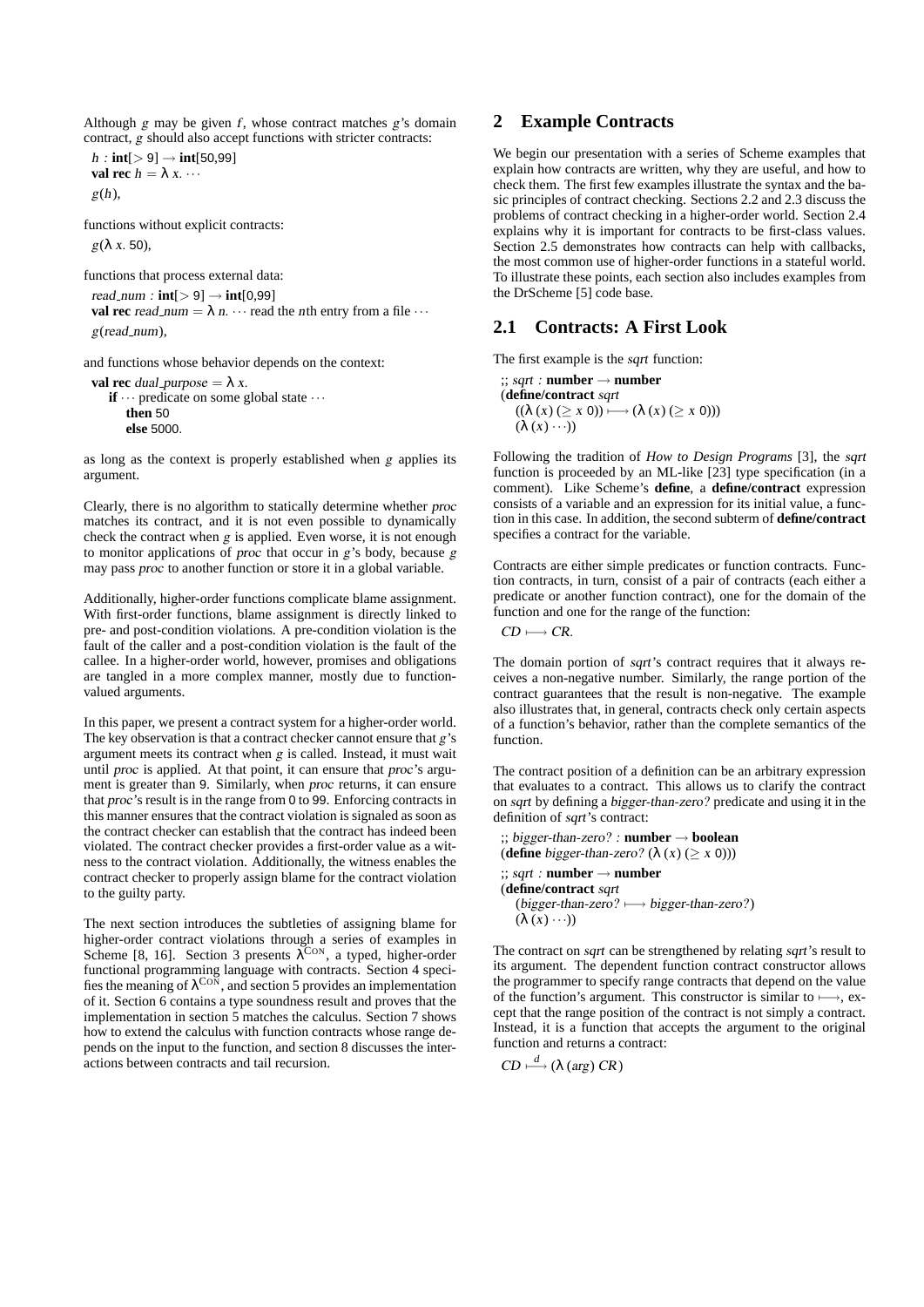```
(module preferences scheme/contract
  (provide add-panel open-dialog)
   ;; add-panel : (panel → panel) → void
   (define/contract add-panel
       ((any +(λ (new-child)
            (let ([children (send (send new-child get-parent)
                                  get-children)])
                (eq? (car children) new-child))))
            any)
      (λ (make-panel)
         (set! make-panels (cons make-panel make-panels))))
   \therefore make-panels : (listof (panel \rightarrow panel))
   (define make-panels null)
   ;; open-dialog : → void
   (define open-dialog
      (\lambda)(let∗ ([d (instantiate dialog% () ···)]
               [sp (instantiate single-panel% () (parent d))]
               [children (map (call-make-panel sp) make-panels)])
             ···)))
   \gamma; call-make-panel : panel \rightarrow (panel \rightarrow panel) \rightarrow panel
   (define call-make-panel
      (\lambda (sp)(λ (make-panel)
            (make-panel sp)))))
          Figure 1. Contract Specified with add-panel
```
Here is an example of a dependent contract for sqrt:

 $\therefore$  *sqrt* : **number**  $\rightarrow$  **number** (**define/contract** sqrt (bigger-than-zero?  $\stackrel{d}{\longmapsto}$  $(\lambda(x))$ (λ (res) (**and** (bigger-than-zero? res)  $(\leq (abs (- x (* res res))) 0.01)))))$  $(\lambda(x) \cdots)$ 

This contract, in addition to stating that the result of sqrt is positive, also guarantees that the square of the result is within 0.01 of the argument.

## **2.2 Enforcement at First-Order Types**

The key to checking higher-order assertion contracts is to postpone contract enforcement until some function receives a first-order value as an argument or produces a first-order value as a result. This section demonstrates why these delays are necessary and discusses some ramifications of delaying the contracts. Consider this toy module:

```
(module delayed scheme/contract
   (provide save use)
   ;; saved : integer → integer
   (define saved (λ (x) 50))
   \therefore save : (integer \rightarrow integer) \rightarrow void
   (define/contract save
       ((bigger-than-zero? \rightarrow bigger-than-zero?) \rightarrow any)(λ (f) (set! saved f)))
   \therefore use : integer \rightarrow integer
   (define use
```


**Figure 2. Contract Manually Distributed**

 $(bigger-than-zero? \rightarrow bigger-than-zero?)$  $(\lambda(n)$  (saved n))))

The **module** [8, 9] declaration consists of a name for the module, the language in which the module is written, a **provide** declaration and a series of definitions. This module provides save and use. The variable saved holds a function that should map positive numbers to positive numbers. Since it is not exported from the module, it has no contract. The getter (use) and setter (save) are the two visible accessors of saved. The function save stores a new function and use invokes the saved function. Naturally, it is impossible for save to detect if the value of saved is always applied to positive numbers since it cannot determine every argument to use. Worse, save cannot guarantee that each time saved's value is applied that it will return a positive result. Thus, the contract checker delays the enforcement of save's contract until save's argument is actually applied and returns. Accordingly, violations of save's contract might not be detected until use is called.

In general, a higher-order contract checker must be able to track contracts during evaluation from the point where the contract is established (the call site for save) to the discovery of the contract violation (the return site for use), potentially much later in the evaluation. To assign blame, the contract checker must also be able to report both where the violation was discovered and where the contract was established.

The toy example is clearly contrived. The underlying phenomenon, however, is common. For a practical example, consider DrScheme's preferences panel. DrScheme's plugins can add additional panels to the preferences dialog. To this end, plugins register callbacks that add new panels containing GUI controls (buttons, list-boxes, pop-up menus, etc.) to the preferences dialog.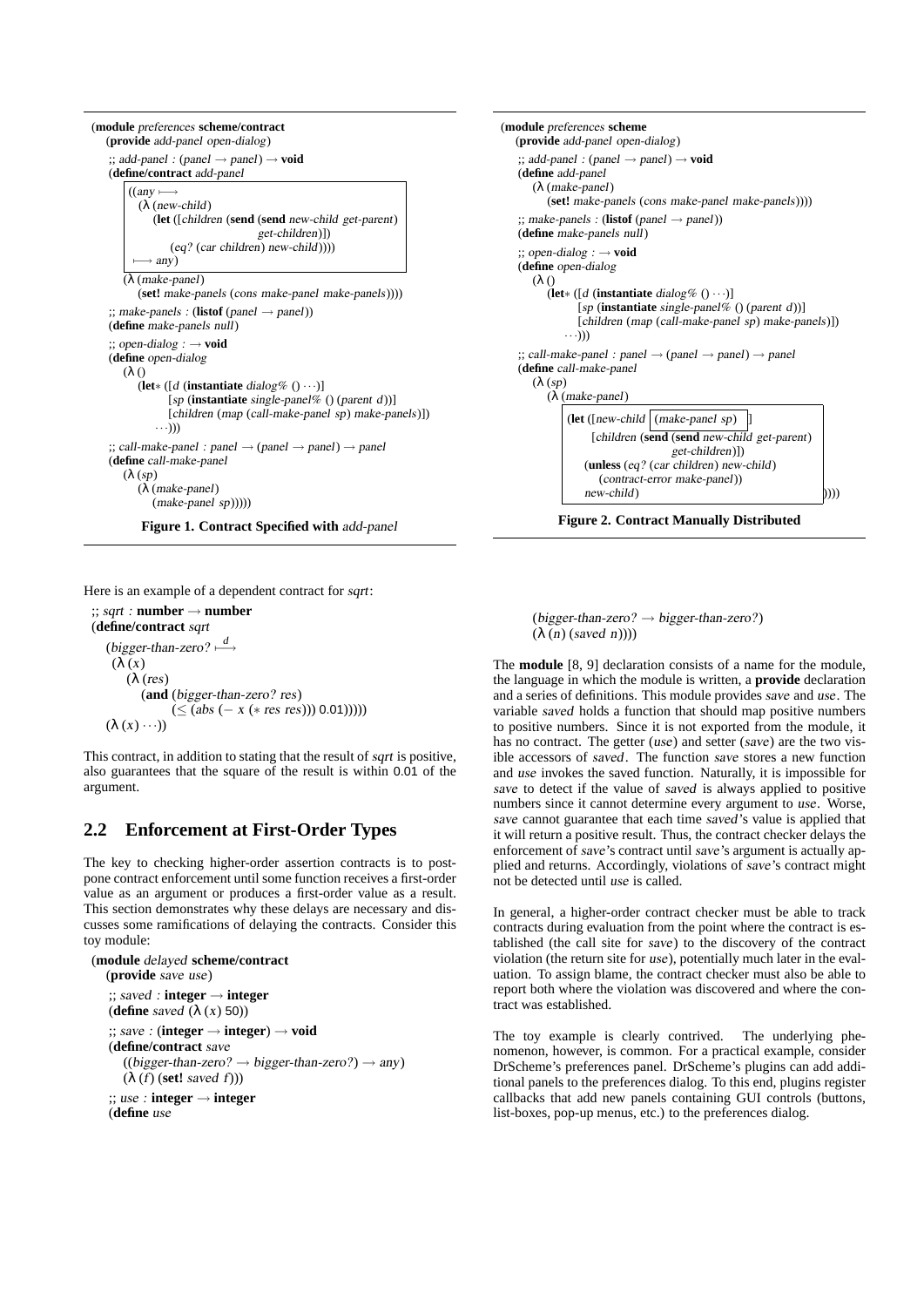$\therefore$  make/c :  $(\alpha \alpha \rightarrow \text{bool}) \rightarrow \alpha \rightarrow \alpha \rightarrow \text{bool}$ (**define** (make/c op) (λ (x) (λ (y) (op y x))))

;; ≥/c, ≤/c : **number** → **number** → **bool** (**define** ≥/c (make/c ≥)) (**define** ≤/c (make/c ≤))

:: eq/c, equal/c :  $\mathbf{anv} \rightarrow \mathbf{anv} \rightarrow \mathbf{bool}$ (**define** eq/c (make/c eq? )) (**define** equal/c (make/c equal? ))

 $\therefore$  any  $\therefore$  **any**  $\rightarrow$  **bool** (**define** any (λ (x) #t))

#### **Figure 3. Abstraction for Predicate Contracts**

Every GUI control needs two values: a parent, and a callback that is invoked when the control is manipulated. Some GUI controls need additional control-specific values, such as a label or a list of choices. In order to add new preference panels, extensions define a function that accepts a parent panel, creates a sub-panel of the parent panel, fills the sub-panel with controls that configure the extension, and returns the sub-panel. These functions are then registered by calling add-panel. Each time the user opens DrScheme's preferences dialog, DrScheme constructs the preferences dialog from the registered functions.

Figure 1 shows the definition of add-panel and its contract (boxed in the figure). The contract requires that add-panel's arguments are functions that accept a single argument. In addition, the contract guarantees that the result of each call to add-panel's argument is a panel and is the first child in its parent panel. Together, these checks ensure that the order of the panels in the preferences dialog matches the order of the calls to add-panel.

The body of add-panel saves the panel making function in a list. Later, when the user opens the preferences dialog, the open-dialog function is called, which calls the make-panel functions, and the contracts are checked. The dialog% and single-panel% classes are part of the primitive GUI library and **instantiate** creates instances of them.

In comparison, figure 2 contains the checking code, written as if there were no higher-order contract checking. The boxed portion of the figure, excluding the inner box, is the contract checking code. The code that enforces the contracts is co-mingled with the code that implements the preferences dialog. Co-mingling these two decreases the readability of both the contract and call-make-panel, since client programmers now need to determine which portion of the code concerns the contract checking and which performs the function's work. In addition, the author of the preferences module must find every call-site for each higher-order function. Finding these sites in general is impossible, and in practice the call sites are often in collaborators' code, whose source might not be available.

#### **2.3 Blame and Contravariance**

Assigning blame for contractual violations in the world of first-class functions is complex. The boundaries between cooperating components are more obscure than in the world with only first-order functions. In addition to invoking a component's exported functions, one component may invoke a function passed to it from another component. Applying such first-class functions corresponds to a flow of values between components. Accordingly, the blame for a corresponding contract violation must lie with the supplier of the bad value, no matter if the bad value was passed by directly applying an exported function or by applying a first-class function.

As with first-order function contract checking, two parties are involved for each contract: the function and its caller. Unlike firstorder function contract checking, a more general rule applies for blame assignment. The rule is based on the number of times that each base contract appears to the left of an arrow in the higher-order contract. If the base contract appears an even number of times, the function itself is responsible for establishing the contract. If it appears an odd number of times, the function's caller is responsible. This even-odd rule captures which party supplies the values and corresponds to the standard notions of covariance (even positions) and contravariance (odd positions).

Consider the abstract example from the introduction again, but with a little more detail. Imagine that the body of  $g$  is a call to  $f$  with 0:

```
\gamma;; g : (integer \rightarrow integer) \rightarrow integer
(define/contract g
   ((greater-than-nine? \longmapsto between-zero-and-ninety-nine?)
     \longmapstobetween-zero-and-ninety-nine? )
   (\lambda(f)(f(0)))
```
At the point when g invokes f, the greater-than-nine? portion of g's contract fails. According to the even-odd rule, this must be g's fault. In fact, g does supply the bad value, so g must be blamed.

Imagine a variation of the above example where  $g$  applies  $f$  to 10 instead of 0. Further, imagine that  $f$  returns  $-10$ . This is a violation of the result portion of  $g$ 's argument's contract and, following the even-odd rule, the fault lies with g's caller. Accordingly, the contract enforcement mechanism must track the even and odd positions of a contract to determine the guilty party for contract violations.

This problem of assigning blame naturally appears in contracts from DrScheme's implementation. For example, DrScheme creates a separate thread to evaluate user's programs. Typically, extensions to DrScheme need to initialize thread-specific hidden state before the user's program is run. The accessors and mutators for this state implicitly accept the current thread as a parameter, so the code that initializes the state must run on the user's thread.<sup>2</sup>

To enable DrScheme's extensions to run code on the user's thread, DrScheme provides the primitive run-on-user-thread. It accepts a thunk, queues the thunk to be run on the user's thread and returns. It has a contract that promises that when the argument thunk is applied, the current thread is the user's thread:

 $\therefore$ ; run-on-user-thread  $\therefore$   $\leftrightarrow$  **void**)  $\rightarrow$  **void** (**define/contract** run-on-user-thread ((( $\lambda$  () (eq? (current-thread) user-thread))  $\rightarrow$  any)  $\longmapsto$ any) (λ (thunk) ···))

This contract is a higher-order function contract. It only has one interesting aspect: the pre-condition of the function passed to runon-user-thread. This is a covariant (even) position of the function contract which, according to the rule for blame assignment, means that run-on-user-thread is responsible for establishing this contract.

<sup>&</sup>lt;sup>2</sup>This state is not available to user's program because the accessors and mutators are not lexically available to the user's program.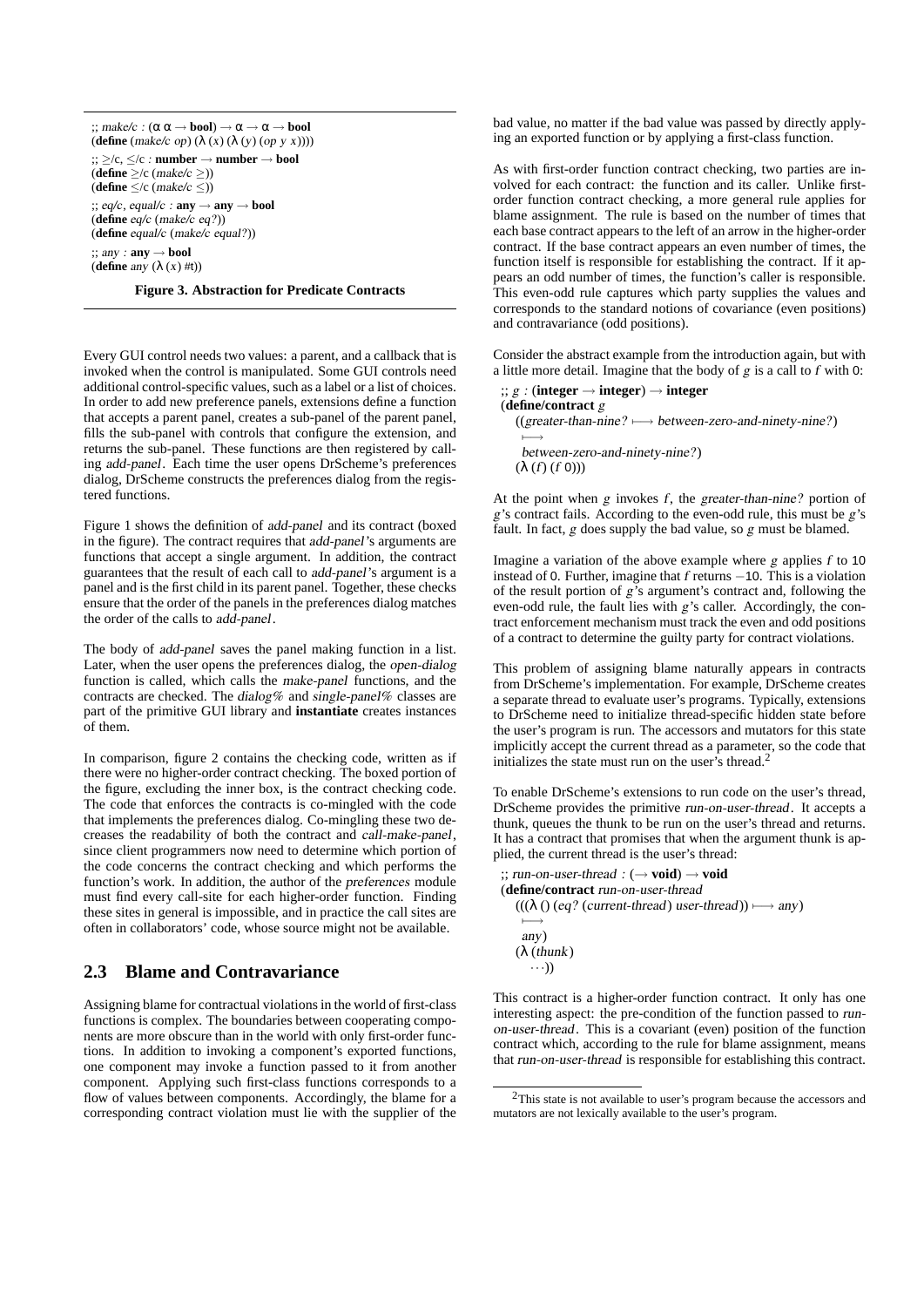



Therefore, run-on-user-thread contractually promises clients of this function that the thunks they supply are applied on the user's thread and that these thunks can initialize the user's thread's state.

### **2.4 First-class Contracts**

Experience with DrScheme has shown that certain patterns of contracts recur frequently. To abstract over these patterns, contracts must be values that can be passed to and from functions. For example, curried comparision operators are common (see figure 3).

More interestingly, patterns of higher-order function contracts are also common. For example, DrScheme's code manipulates mixins [7, 10] as values. These mixins are functions that accept a class and returns a class derived from the argument. Since extensions of DrScheme supply mixins to DrScheme, it is important to verify that the mixin's result truly is derived from its input. Since this contract is so common, it is defined in DrScheme's contract library:

```
;; mixin-contract : (class → class) contract
(define mixin-contract
   (class? \stackrel{d}{\longmapsto} (\lambda (arg) (\lambda (res) (subclass? res arg))))
```
This contract is a dependent contract. It states that the input to the function is a class and its result is a subclass of the input.

Further, it is common for the contracts on these mixins to guarantee that the base class passed to the mixin is not just any class, but a class that implements a particular interface. To support these contracts, DrScheme's contract library provides this function that constructs a contract:

;; mixin-contract/intf : **interface** → (**class** → **class**) **contract** (**define** mixin-contract/intf

```
(λ (interface)
```

```
((\lambda(x) (implements? x interface))
  \stackrel{d}{\longrightarrow}(\lambda \text{ (arg)} (\lambda \text{ (res)} \text{ (subclass? res arg))})))
```
The mixin-contract/intf function accepts an interface as an argument and produces a contract similar to mixin-contract, except that the contract guarantees that input to the function is a class that implements the given interface.

Although the mixin contract is, in principle, checkable by a type system, no such type system is currently implemented. OCaml [18, 19, 26] and OML [26] are rich enough to express mixins, but typechecking fails for any interesting use of mixins [7], since the type system does not allow subsumption for imported classes. This contract is an example where the expressiveness of contracts leads to an opportunity to improve existing type systems. Hopefully this example will encourage type system designers to build richer type systems that support practical mixins.

### **2.5 Callbacks and Stateful Contracts**

Callbacks are notorious for causing problems in preserving invariants. Szyperski [32] shows why callbacks are important and how they cause problems. In short, code that invokes the callback must guarantee that certain state is not modified during the dynamic extent of the callback. Typically, this invariant is maintained by examining the state before the callback is invoked and comparing it to the state after the callback returns.<sup>3</sup>

Consider this simple library for registering and invoking callbacks.

```
(module callbacks scheme/contract
  (provide register-callback invoke-callback)
   \therefore register-callback \therefore \leftrightarrow void) \rightarrow void
   (define/contract register-callback
      (any
        \stackrel{d}{\longrightarrow}(λ (arg)
           (let (\lceilold-state \cdots save the relevant state \cdots ))
              (λ (res)
                    \cdots compare the new state to the old state \cdots))))
      (\lambda(c))(set! callback c)))
   ;; invoke-callback : → void
   (define invoke-callback
      (λ)(callback)))
   ;; callback : → void
   (define callback (λ () (void))))
```
The function register-callback accepts a callback function and registers it as the current callback. The invoke-callback function calls the callback. The contract on register-callback makes use of the dependent contract constructor in a new way. The contract checker applies the dependent contract to the original function's arguments *before* the function itself is applied. Therefore, the range portion of a dependent contract can determine key aspects of the state and save them in the closure of the resulting predicate. When that predicate is called with the result of the function, it can compare the current version of the state with the original version of the state, thus ensuring that the callback is well-behaved.

This technique is useful in the contract for DrScheme's preferences panel, whose contract we have already considered. Consider the revision of add-panel's contract in figure 4. The revision does more

<sup>3</sup>In practice, lock variables are often used for this; the technique presented here adapts to a lock-variable based solution to the callback problem.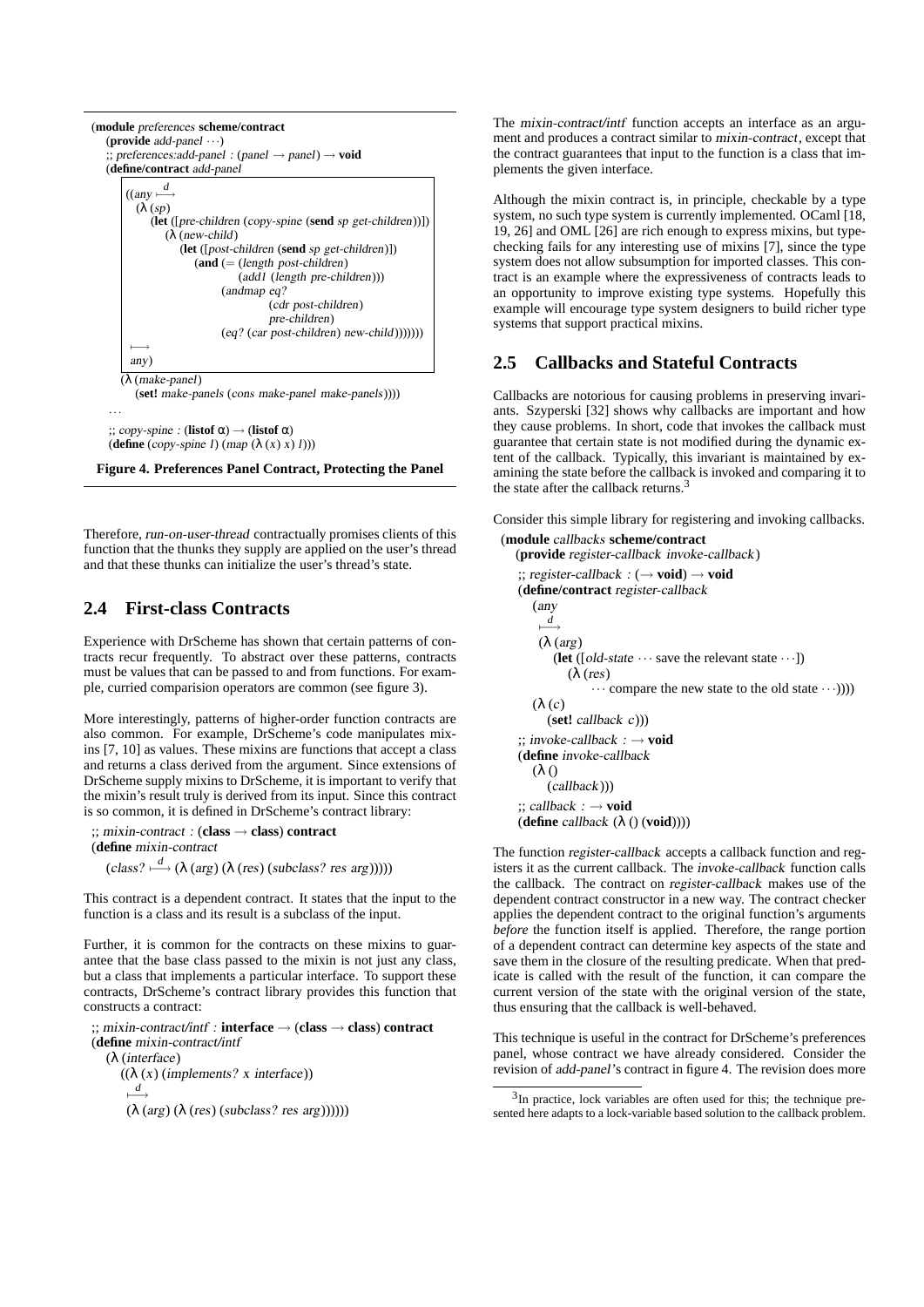core syntax  $p = d \cdots e$  $d =$ **val** rec  $x : e = e$  $e = \lambda x. e \mid e e \mid x \mid f$ **ix** x.e  $n | e$  aop  $e | e$  rop  $e$  $e: e | \prod | hd(e) | tl(e) | mt(e)$ | **if** e **then** e **else** e | true | false | str | e 7−→ e | **contract**(e)  $\text{flatp}(e) | \text{pred}(e) | \text{dom}(e) | \text{rng}(e) | \text{blame}(e)$  $\mathit{str} = ""\mid "a"\mid "b"\mid \cdots | "aa"\mid "ab"\mid \cdots$  $rop = + | * | - | /$  $aop = > | =$  $x = variables$  $n = 0 \mid 1 \mid \cdots \mid -1 \mid -2 \mid \cdots$ types  $t = t \rightarrow t | t$  **list** | **int** | **bool** | **string** | t **contract** 

evaluation contexts

```
P =val rec x : V = V \cdotsval rec x : E = ed \cdotse
   \vert val rec x : V = V \cdotsval rec x : V = Ed \cdotse
   \vert val rec x : V = V \cdotsE
E = E e | V EE aop e | V aop E | E rop e | V rop EE :: e | V :: E | h d(E) | t l(E)| if E then e else e
   E \longmapsto e | V \longmapsto E | contract(E)
   dom(E) | rng(E) | pred(E) | flatp(E) | blame(E)\Box
```
values

 $V = V :: V | \lambda x. M | str | n | true | false | V \longmapsto V | contract(V)$  $V_p$  = **val rec**  $x : V = V \cdots$ V

**Figure 5.** λ <sup>C</sup>ON **Syntax, Types, Evaluation Contexts, and Values**

than just ensure that the new child is the first child. In addition, it guarantees that the original children of the preferences panel remain in the panel in the same order, thus preventing an extension from removing the other preference panels.

### **3 Contract Calculus**

Although contracts can guarantee stronger properties than types about program execution, their guarantees hold only for particular program executions. In contrast, the type checker's weaker guarantees hold for *all* program executions. As such, contracts and types play synergistic roles in program development and maintenance so practical programming languages must support both. In that spirit, this calculus contains both types and contracts to show how they interact.

Figure 5 contains the syntax for the contract calculus. Each program consists of a series of definitions, followed by a single expression. Each definition consists of a variable, a contract expression and an expression for initializing the variable. All of the variables bound by **val rec** in a single program must be distinct. All of the



**Figure 6. Reduction Semantics of**  $\lambda^{\text{CON}}$ 

definitions are mutually recursive, except that the contract positions may only refer to defined variables that appear earlier in a program.

Expressions (e) include abstractions, applications, variables, fix points, numbers and numeric primitives, lists and list primitives, **if** expressions, booleans, and strings. The final expression forms specify contracts. The **contract**(e) and  $e \mapsto e$  expressions construct flat and function contracts, respectively. A flatp expression returns true if its argument is a flat contract and false if its argument is a function contract. The pred, dom, and rng expressions select the fields of a contract. The blame primitive is used to assign blame to a definition that violates its contract. It aborts the program. This first model omits dependent contracts; we return to them later.

The types for  $\lambda^{\text{CON}}$  are those of core ML (without polymorphism), plus types for contract expressions. The typing rules for contracts are given in figure 7. The first typing rule is for complete programs. A program's type is a record of types, written:

 $\langle t \cdots \rangle$ 

where the first types are the types of the definitions and the last type is the type of the final expression.

Contracts on flat values are tagged by the **contract** value constructor and must be predicates that operate on the appropriate type. Contracts for functions consist of two contracts, one for the domain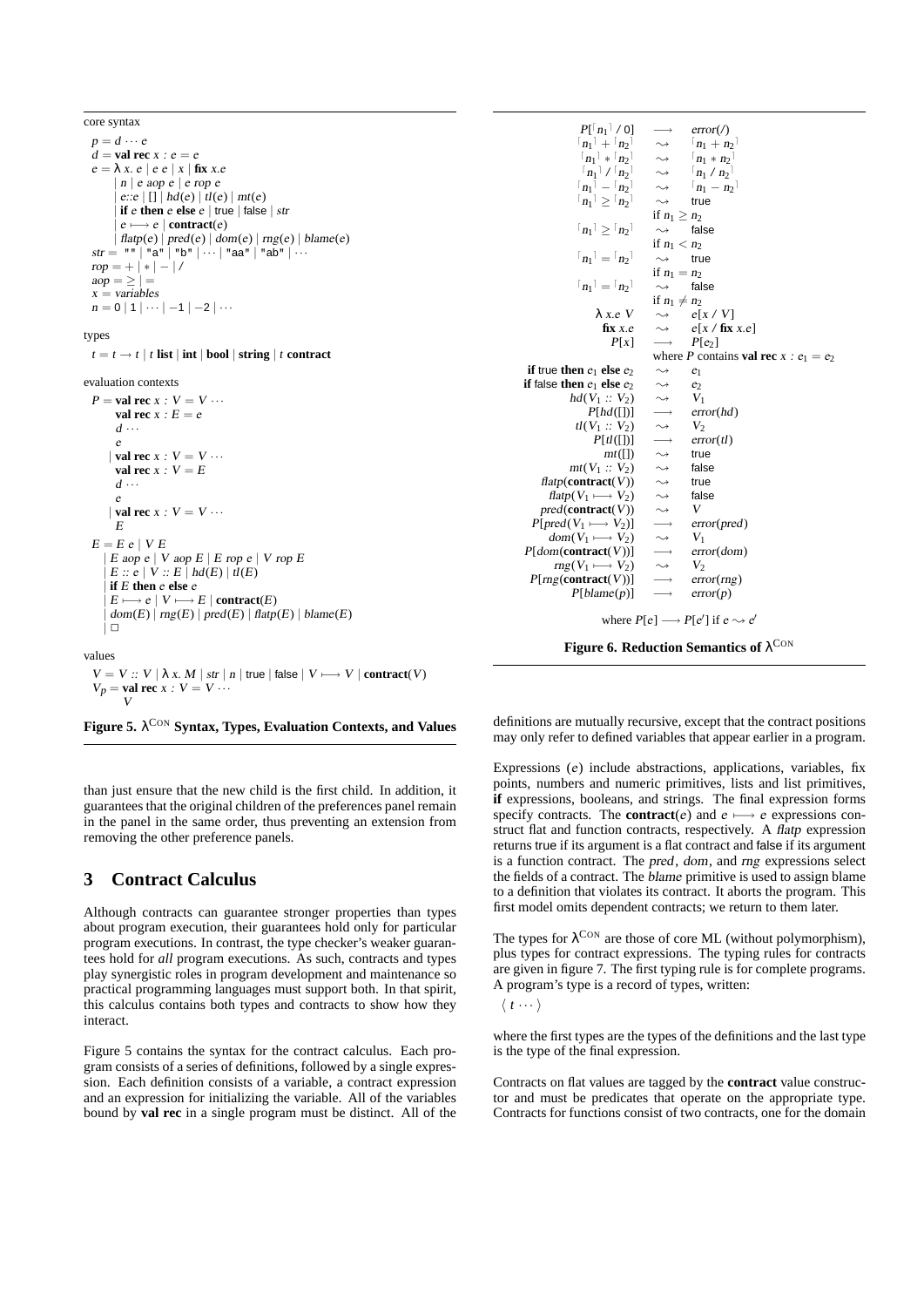

and one for the range of the function. The typing rule for definitions ensures that the type of the contract matches the type of the definition. The rest of the typing rules are standard.

Consider this definition of the sqrt function:

**val rec** *sqrt* : **contract**(
$$
\lambda
$$
 *x*.*x*  $\ge$  0)  $\longrightarrow$  **contract**( $\lambda$  *x*.*x*  $\ge$  0) =  $\lambda$  *n*. ...

The body of the sqrt function has been elided. The contract on sqrt must be an  $\longmapsto$  contract because the type of sqrt is a function type. Further, the domain and range portions of the contract are predicates on integers because sqrt consumes and produces integers.<sup>4</sup> More succinctly, the predicates in this contract augment the sqrt's type, indicating that the domain and range must be positive.

Figures 5 and 6 define a conventional reduction semantics for the base language without contracts [4].

### **4 Contract Monitoring**

As explained earlier, the contract monitor must perform two tasks. First, it must track higher-order functions to discover contract violations. Second, it must properly assign blame for contract violations. To this end, it must track higher-order functions through the program's evaluation and the covariant and contravariant portions of each contract.

To monitor contracts, we add a new form of expression, some new values, evaluation contexts and reduction rules. Figure 8 contains the new expression form, representing an *obligation*:

### $e^{e,x,x}$

The first superscript is a contract expression that the base expression is obliged to meet. The last two are variables. The variables enable the contract monitoring system to assign blame properly. The first variable names the party responsible for values that are produced by the expression under the superscript and the second variable names the party responsible for values that it consumes.

An implementation would add a fourth superscript, representing the source location where the contract is established. This superscript would be carried along during evaluation until a contract violation is discovered, at which point it would be reported as part of the error message.

In this model, each definition is treated as if it were written by a different programmer. Thus, each definition is considered to be a separate entity for the purpose of assigning blame. In an implementation, this is too fine-grained. Blame should instead be assigned to a coarser construct, *e.g.*, Modula's modules, ML's structures and functors, or Java's packages. In DrScheme, we blame **module**s [9].

Programmers do not write obligation expressions. Instead, contracts are extracted from the definitions and turned into obligations. To enforce this, we define the judgment p **ok** that holds when there are no obligation expressions in p.

Obligations are placed on each reference to a **val rec**-defined variable. The first part of the obligation is the definition's contract expression. The first variable is initially the name of the referenced definition. The second variable is initially the name of the definition where the reference occurs (or main if the reference occurs in the last expression). The function  $I$  (defined in the accompanying technical report [6]) specifies precisely how to insert the obligations expressions.

The introduction of obligation expressions induces the extension of the set of evaluation contexts, as shown in figure 8. They specify that the value of the superscript in an obligation expression is determined before the base value. Additionally, the obligation expression induces a new type rule. The type rule guarantees that the obligation is an appropriate contract for the base expression.

<sup>4</sup>Technically, sqrt should consume and produce any number, but since  $\lambda^{\text{CON}}$  only contains integers and the precise details of *sqrt* are unimportant, we consider a restricted form of sqrt that operates on integers.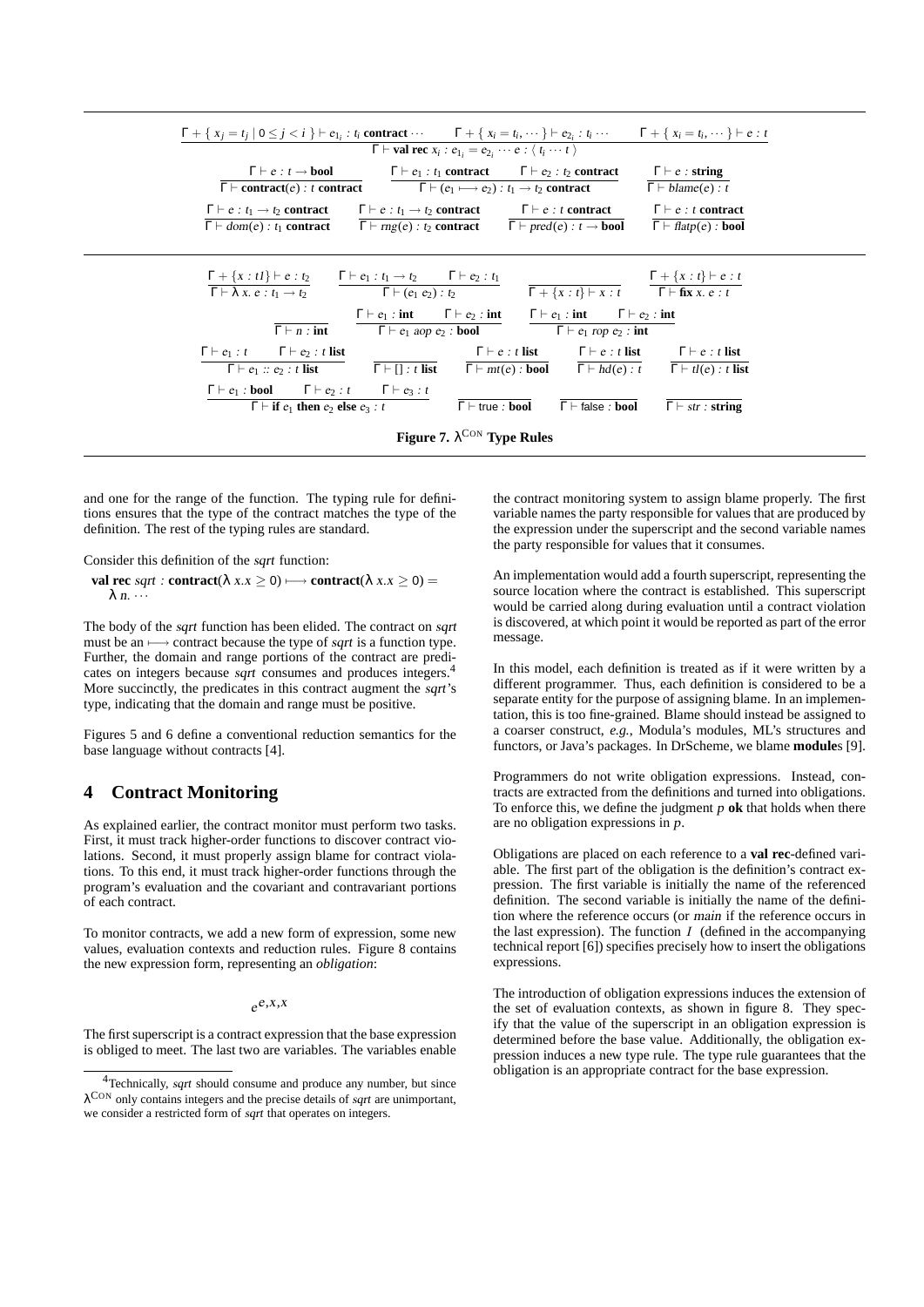obligation expressions  $e = \cdots |e^{e, X, X}$ 

obligation type rule

$$
\frac{\Gamma \vdash e_1 : t \qquad \Gamma \vdash e_2 : t \text{ contract}}{\Gamma \vdash e_1^{e_2, x, x} : t}
$$

obligation evaluation contexts

 $E = \cdots |e^{\text{E},X,X} | E^{\text{V},X,X}$ 

obligation values

 $V = \cdots | V^{\overline{V}} \longmapsto V, X, X$ 

obligation reductions

 $D[V_1^{\text{contract}(V_2),p,n}] \stackrel{\text{flat}}{\longrightarrow} D[\text{if } V_2(V_1) \text{ then } V_1 \text{ else } \text{blame}("p")]$  $D[(V_1^{(V_3 \rightarrow V_4), p,n} V_2)] \stackrel{hoc}{\longrightarrow} D[(V_1 V_2^{V_3,n,p})^{V_4,p,n}]$ 

#### **Figure 8. Monitoring Contracts in λ<sup>Con</sup>**

Finally, we add the class of labeled values. The labels are function obligations (see figure 8). Although the grammar allows any value to be labeled with a function contract, the type soundness theorem coupled with the type rule for obligation expressions guarantees that the delayed values are always functions, or functions wrapped with additional obligations.

For the reductions in figure 6, superscripted evaluation proceeds just like the original evaluation, except that the superscript is carried from the instruction to its result. There are two additional reductions. First, when a predicate contract reaches a flat value, the predicate on that flat value is checked. If the predicate holds, the contract is discarded and evaluation continues. If the predicate fails, execution halts and the definition named by the variable in the positive position of the superscript is blamed.

The final reduction of figure 8 is the key to contract checking for higher-order functions (the hoc above the arrow stands for "higherorder contract"). At an application of a superscripted procedure, the domain and range portion of the function position's superscript are moved to the argument expression and the entire application. Thus, the obligation to maintain the contract is distributed to the argument and the result of the application. As the obligation moves to the argument position of the application, the value producer and the value consumer exchange roles. That is, values that are being provided to the function are being provided from the argument and vice versa. Accordingly, the last two superscripts of the obligation expression must be reversed, which ensures that blame is properly assigned, according to the even-odd rule.

For example, consider the definition of sqrt with a single use in the main expression. The reduction sequence for the application of sqrt is shown on the left in figure 10. For brevity, references to variables defined by **val rec** are treated as values, even though they would actually reduce to the variable's current values. The first reduction is an example of how obligations are distributed on an application. The domain portion of the superscript contract is moved to the argument of the procedure and the range portion is moved to the application. The second reduction and the second

```
\overline{wrap}: t \text{ contract} \rightarrow t \rightarrow \text{string} \rightarrow \text{string} \rightarrow t\overline{wrap} = f\mathbf{ix} wrap. \lambda ct. \lambda x. \lambda p. \lambda n.
    if flatp(ct) then
         if (pred(ct)) x then x else error(p)else
          let d = dom(ct)r = \text{rng}(ct)in
               λ y. wrap r
                              (x (wrap d y n p))p
                                n
```
**Figure 9. Contract Compiler Wrapping Function**

to last reduction are examples of how flat contracts are checked. In this case, each predicate holds for each value. If, however, the predicate had failed in the second reduction step, main would be blamed, since main supplied the value to sqrt. If the predicate had failed in the second to last reduction step, sqrt would be blamed since sqrt produced the result.

For a second example, recall the higher-order program from the introduction (translated to the calculus):

**val rec**  $gt9 = \lambda x. x \ge 9$ **val rec** bet $0.99 = \lambda x$ . **if** 99 > x **then**  $x > 0$  **else** false **val rec** g :  $((gt9 \rightarrow bet0.99) \rightarrow bet0.99) =$  $λ$  f. f 0  $g$  ( $\lambda$  x. 25)

The definitions of  $gt9$  and  $bet0.99$  are merely helper functions for defining contracts and, as such, do not need contracts. Although the calculus does not allow such definitions, it is a simple extension to add them; the contract checker would simply ignore them.

Accordingly, the variable  $g$  in the body of the *main* expression is the only reference to a definition with a contract. Thus, it is the only variable that is compiled into an obligation. The contract for the obligation is g's contract. If an even position of the contract is not met, g is blamed and if an odd position of the contract is not met, main is blamed. Here is the reduction sequence:

 $g((gt9 \rightarrow bet0.99) \rightarrow bet0.99),g,main (\lambda x. 25)$  $\longrightarrow (g (\lambda x. 25) (gt9 \rightarrow bet0.99), \text{main}, g)$ bet0.99,g,main  $\longrightarrow$  (( $\lambda$  x. 25)<sup>(gt9</sup>  $\longmapsto$  bet0\_99),main,g <sub>0)</sub>bet0\_99,g,main  $\longrightarrow$  ((( $\lambda$  x. 25) 0gt9,g,main bet0\_99,main,g bet0\_99,g,main  $\longrightarrow$  ((( $\lambda$  x. 25) (**if** gt9(0) **then** 0 **else** blame("g")))<sup>bet0\_99</sup>,main,g<sub>)</sub>bet0\_99,g,main  $\longrightarrow^*$  blame("q")

In the first reduction step, the obligation on  $g$  is distributed to  $g$ 's argument and to the result of the application. Additionally, the variables indicating blame are swapped in  $(\lambda x. 25)$ 's obligation. The second step substitutes  $\lambda$  x. 25 in the body of g, resulting in an application of  $\lambda$  x. 25 to 0. The third step distributes the contract on  $\lambda$ x. 25 to 0 and to the result of the application. In addition, the variables for even and odd blame switch positions again in 0's contract. The fourth step reduces the flat contract on 0 to an **if** test that determines if the contract holds. The final reduction steps assign blame to g for supplying 0 to its argument, since it promised to supply a number greater than 9.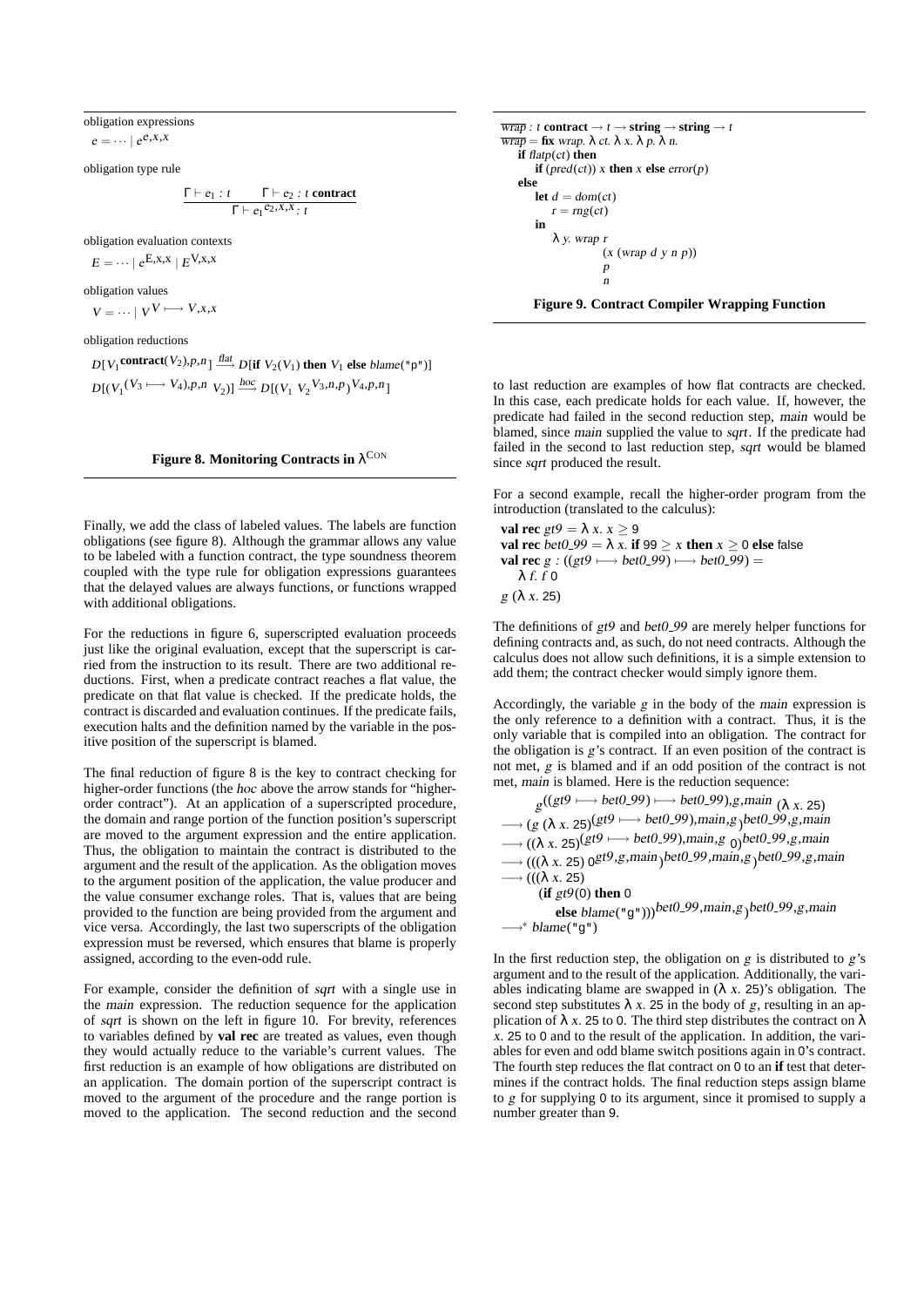

This example shows that higher-order functions and first-order functions are treated uniformly in the calculus. Higher-order functions merely require more distribution reductions than first-order functions. In fact, each nested arrow contract expression induces a distribution reduction for a corresponding application. For simplicity, we focus on our sqrt example for the remainder of the paper.

### **5 Contract Implementation**

To implement  $\lambda^{\text{CON}}$ , we must compile away obligation expressions. The key to the compilation is the wrapper function in figure 9. The wrapper function is defined in the calculus (the **let** expression is short-hand for inline applications of λ-expressions, and is used for clarity). It accepts a contract, a value to test, and two strings. These strings correspond to the variables in the superscripts. We write  $\overline{wrap}$  as a meta-variable to stand for the program text in figure 9, *not* a program variable.

Compiling the obligations is merely a matter of replacing an obligation expression with an application of  $\overline{wrap}$ . The first argument is the contract of the referenced variable. The second argument is the expression under the obligation and the final two arguments are string versions of the variables in the obligation. Accordingly, we define a compiler  $(C)$  that maps from programs to programs. It replaces each obligation expression with the corresponding application of wrap. The formal definition is given in the accompanying technical report [6].

The function  $\overline{wrap}$  is defined case-wise, with one case for each kind of contract. The first case handles flat contracts; it merely tests if the value matches the contract and blames the positive position if the test fails. The second case of  $\overline{wrap}$  deals with function contracts. It builds a wrapper function that tests the original function's argument and its result by recursive calls to  $\overline{wrap}$ . Textually, the first recursive call to  $\overline{wrap}$  corresponds to the post-condition checking. It applies the range portion of the contract to the result of the original application. The second recursive call to  $\overline{wrap}$  corresponds to the pre-condition checking. It applies the domain portion of the contract to the argument of the wrapper function. This call to  $\overline{wrap}$ has the positive and negative blame positions reversed as befits the domain checking for a function.

The right-hand side of figure 10 shows how the compiled version of the sqrt program reduces. It begins with one call to  $\overline{w \overline{r} \overline{a} \overline{p}}$  from the one obligation expression in the original program. The first reduction applies  $\overline{wrap}$ . Since the contract in this case is a function contract, wrap takes the second case in its definition and returns a λ expression. Next, the λ expression is applied to 4. At this point, the function contract has been distributed to sqrt's argument and to the result of sqrt's application, just like the distribution reduction in λ <sup>C</sup>ON (as shown on the left side of figure 10). The next reduction step is another call to  $\overline{wrap}$ , in the argument to sqrt. This contract is flat, so the first case in the definition of  $\overline{wrap}$  applies and the result is an **if** test. If that test had failed, the **else** branch would have assigned blame to main for supplying a bad value to sqrt. The test passes, however, and the **if** expression returns 4 in the next reduction step.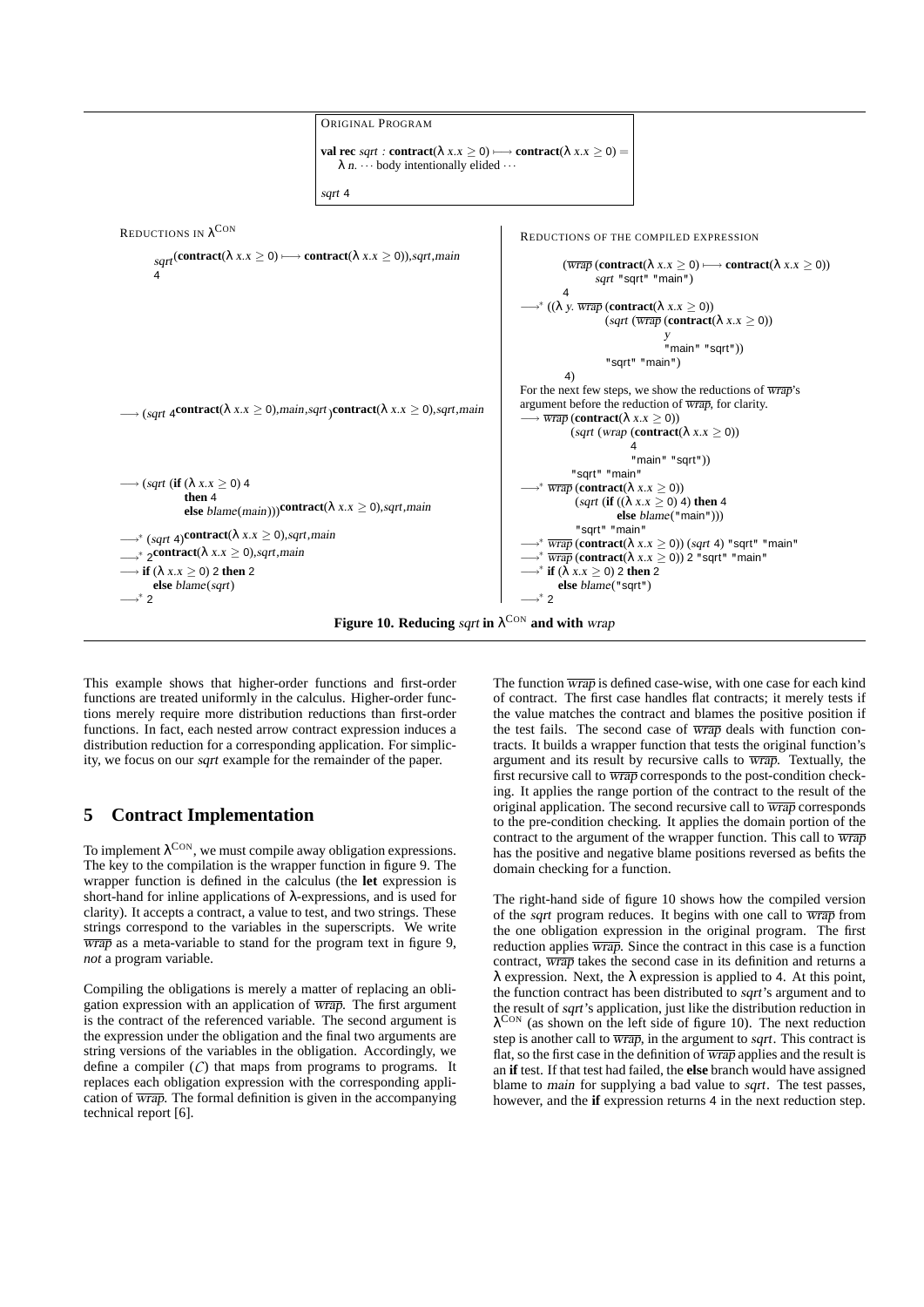$$
\mathcal{E}(p) = \begin{cases}\n\langle \text{fn} \rangle & \text{if } C(I(p)) \longrightarrow^* \lambda x. e \\
V_p & \text{if } C(I(p)) \longrightarrow^* V_p \text{ and } V_p \neq \lambda x. e \\
\text{error}(x) & \text{if } C(I(p)) \longrightarrow^* \text{ error}(x)\n\end{cases}
$$
\n
$$
\mathcal{E}_{fh}(p) = \begin{cases}\n\langle \text{fn} \rangle & \text{if } I(p) \xrightarrow{fh} \lambda x. p \\
\langle \text{fn} \rangle & \text{if } I(p) \xrightarrow{fh} \lambda x. p \text{ where } V_p \neq \lambda x. e \text{ and } V_p \neq \lambda x. e \text{ and } V_p \neq \lambda y. e \text{ and } V_p \neq \lambda y. e \text{ and } V_p \neq \lambda y. e \text{ and } V_p \neq \lambda y. e \text{ and } V_p \neq \lambda x. e \text{ and } V_p \neq \lambda x. e \text{ and } V_p \neq \lambda x. e \text{ and } V_p \neq \lambda x. e \text{ and } V_p \neq \lambda x. e \text{ and } V_p \neq \lambda x. e \text{ and } V_p \neq \lambda x. e \text{ and } V_p \neq \lambda x. e \text{ and } V_p \neq \lambda x. e \text{ and } V_p \neq \lambda x. e \text{ and } V_p \neq \lambda x. e \text{ and } V_p \neq \lambda x. e \text{ and } V_p \neq \lambda x. e \text{ and } V_p \neq \lambda x. e \text{ and } V_p \neq \lambda x. e \text{ and } V_p \neq \lambda x. e \text{ and } V_p \neq \lambda x. e \text{ and } V_p \neq \lambda y. e \text{ and } V_p \neq \lambda y. e \text{ and } V_p \neq \lambda y. e \text{ and } V_p \neq \lambda y. e \text{ and } V_p \neq \lambda y. e \text{ and } V_p \neq \lambda y. e \text{ and } V_p \neq \lambda y. e \text{ and } V_p \neq \lambda y. e \text{ and } V_p \neq \lambda y. e \text{ and } V_p \neq \lambda y. e \text{ and } V_p \neq \lambda y. e \text{ and } V_p \neq \lambda y. e \text{ and } V_p \neq \lambda y. e \text{ and } V_p \neq \lambda y. e \text{ and } V_p \ne
$$

**Figure 11. Evaluator Functions**

After that, sqrt returns 2. Now we arrive at the final call to  $\overline{w \cdot a p}$ . As before, the contract is a flat predicate, so  $\overline{w \overline{r} \overline{a} \overline{p}}$  reduces to an **if** expression. This time, however, if the **if** test had failed, sqrt would have been blamed for returning a bad result. In the final reduction, the **if** test succeeds and the result of the entire program is 2.

#### **6 Correctness**

DEFINITION 6.1 DIVERGENCE. *A program* p *diverges under* −→ *if for any*  $p_1$  *such that*  $p \rightarrow p_1$ *, there exists a*  $p_2$  *such that*  $p_1 \rightarrow p_2$ p2*.*

Although the definition of divergence refers only to  $\longrightarrow$ , we use it for each of the reduction relations.

The following type soundness theorem for  $\lambda^{\text{CON}}$  is standard [34].

THEOREM 6.2 (TYPE SOUNDNESS FOR  $\lambda^{\mathrm{CON}}$ ). *For any program*, p*, such that*

 $\emptyset$   $\vdash p : \langle t \cdots \rangle$ 

*according to the type judgments in figure 7, exactly one of the following holds:*

- $p \longrightarrow^* V_p : \langle t \cdots \rangle$
- $p \longrightarrow^* \text{error}(x)$ , where x is a **val rec** *defined variable in p, /,* hd*,* tl*,* pred dom*, or* rng*, or*
- p *diverges under* −→*.*

PROOF. Combine the preservation and progress lemmas for  $λ^{\text{CON}}$ .

LEMMA 6.3 (PRESERVATION FOR  $\lambda^{\mathrm{CON}}$ ). If  $\emptyset \vdash p : \langle \ t \cdots \rangle$  and p  $\longrightarrow$  p' then  $\emptyset \vdash p' : \langle t \cdots \rangle$ .

LEMMA 6.4 (PROGRESS FOR  $\lambda^{\mathrm{CON}}$ ). If  $\emptyset \vdash p$  :  $\langle$  t  $\cdots$   $\rangle$  then either  $p = V_p$ , or  $p \longrightarrow p'$ , for some  $p'$ .

The remainder of this section formulates and proves a theorem that relates the evaluation of programs in the instrumented semantics from section 4 and the contract compiled programs from section 5. To relate these two semantics, we introduce a new semantics and show how it bridges the gap between them. The new semantics is an extension of the semantics given in figures 5 and 6. In addition to those expressions it contains obligation expressions, evaluation contexts, and  $\frac{flat}{\longrightarrow}$  reduction from figure 8 (but not the new values or the  $\frac{hoc}{\longrightarrow}$  reduction in figure 8), and the  $\frac{wrap}{\longrightarrow}$  reduction:

$$
D[(\lambda x. e)^{(V_1 \longmapsto V_2), p, n}] \xrightarrow{\text{wrap}} D[\lambda y. ((\lambda x. e) y^{V_1, n, p})^{V_2, p, n}]
$$

where y is not free in e.

DEFINITION 6.5 (EVALUATORS). *Define* <sup>*fh*</sup><sub>→</sub>\* *to be the transitive closure of* ( $\longrightarrow$   $\cup$   $\stackrel{\text{flat}}{\longrightarrow}$   $\cup$   $\stackrel{\text{hoc}}{\longrightarrow}$ *) and define*  $\stackrel{\text{fw}}{\longrightarrow}$ \* *to be the transitive*  $closure of (\longrightarrow \cup \stackrel{flat}{\longrightarrow} \cup \stackrel{wrap}{\longrightarrow}).$ 

*The evaluator functions (shown in figure 11) are defined on programs* p *such that* p **ok** *and*  $\Gamma \vdash p : \langle t \cdots \rangle$ *. As a short-hand notation, we write that a program value is equal to a value*  $V_p = V$ *when the main expression of the program*  $V_p$  *is equal to*  $V$ *.* 

LEMMA 6.6. *The evaluators are partial functions.*

PROOF. From an inspection of the evaluation contexts, we can prove that there is a unique decomposition of each program into an evaluation context and an instruction, unless it is a value. From this, it follows that the evaluators are (partial) functions.  $\Box$ 

THEOREM 6.7 (COMPILER CORRECTNESS).

 $E = \mathcal{E}_{fh}$ 

PROOF. Combine lemma 6.8 with lemma 6.9. □

LEMMA 6.8.  $\mathcal{E} = \mathcal{E}_{fw}$ 

PROOF SKETCH. This proof is a straightforward examination of the evaluation sequences of  $E$  and  $E_{fw}$ . Each reduction of an application of  $\overline{wrap}$  corresponds directly to either a  $\xrightarrow{flat}$  or a  $\xrightarrow{wrap}$  reduction and otherwise the evaluators proceed in lock-step.

The full proof is given in an accompanying technical report [6].  $\Box$ 

LEMMA 6.9.  $\mathcal{E}_{fw} = \mathcal{E}_{fh}$ 

PROOF SKETCH. This proof establishes a simulation between *E*fh and  $E_{fw}$ . The simulation is preserved by each reduction step and it relates values to themselves and errors to themselves.

The full proof is given in an accompanying technical report [6].  $\Box$ 

#### **7 Dependent Contracts**

Adding dependent contracts to the calculus is straightforward. The reduction relation for dependent function contracts naturally extends the reduction relation for normal function contracts. The reduction for distributing contracts at applications is the only difference. Instead of placing the range portion of the contract into the obligation, an application of the range portion to the function's original argument is placed in the obligation, as in figure 12.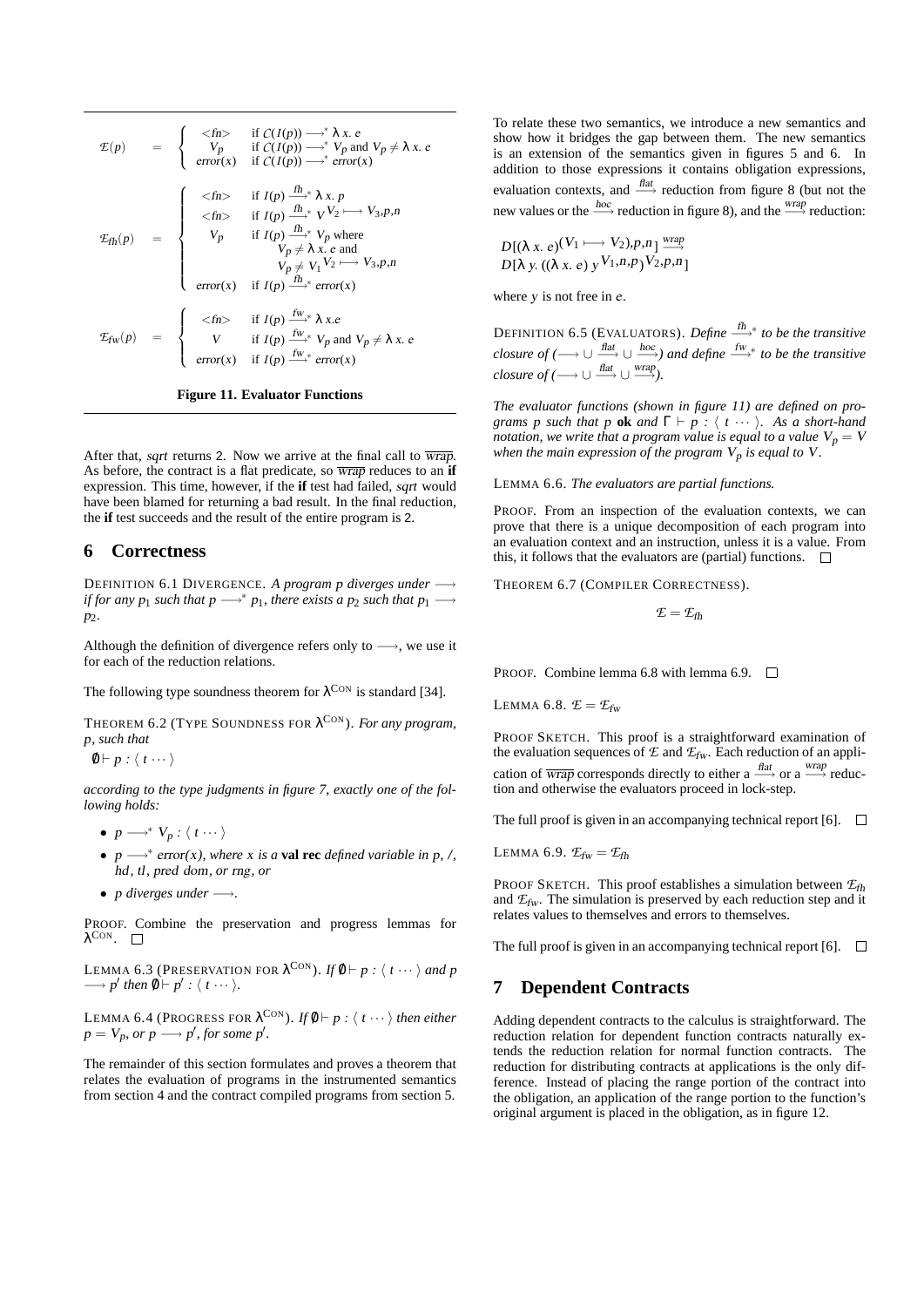dependent contract expressions

 $e = \cdots |e \stackrel{d}{\longmapsto} e$ 

dependent contract type rule

 $\Gamma \vdash e_1 : t_1$  **contract**  $\Gamma \vdash e_2 : t_1 \longrightarrow (t_2 \text{ contract})$  $\Gamma\vdash e_1\stackrel{d}{\longmapsto}e_2:(t_1\longrightarrow t_2)$  contract

dependent contract evaluation contexts

 $E=\cdots\mid E\stackrel{d}{\longmapsto}e\mid V\stackrel{d}{\longmapsto}E$ 

dependent contract reductions

 $D[V_3(Y_1 \stackrel{d}{\longmapsto} V_2), p, n] \longrightarrow D[(V_3 \ V_4 V_1, n, p)(V_2 \ V_4), p, n]$ **Figure 12. Dependent Function Contracts for λ<sup>CON</sup>** 

The evaluation contexts given in figure 8 dictate that an obligation's superscript is reduced to a value before its base expression. In particular, this order of evaluation means that the superscripted application resulting from the dependent contract reduction in figure 12 is reduced before the base expression. Therefore, the procedure in the dependent contract can examine the state (of the world) before the function proper is applied. This order of evaluation is critical for the callback examples from section 2.5.

#### **8 Tail Recursion**

Since the contract compiler described in section 5 checks postconditions, it does not preserve tail recursion [2, 30] for procedures with post-conditions. Typically, determining if a procedure call is tail recursive is a simple syntactic test. In the presence of higher-order contracts, however, understanding exactly which calls are tail-calls is a complex task. For example, consider this program:

**val rec** gt $0 =$  **contract** $(\lambda x.x > 0)$ **val rec**  $f$  : (gt $0$   $\longrightarrow$  gt $0$ )  $\longrightarrow$  gt $0$  $=\lambda g. g 3$ f ( $\lambda$  x.  $x+1$ )

The body of f is in tail position with respect to a conventional interpreter. Hence, a tail-call optimizing compiler should optimize the call to g and not allocate any additional stack space. But, due to the contract that g's result must be larger than 0, the call to g cannot be optimized, according to the semantics of contract checking.<sup>5</sup>

Even worse, since functions with contracts and functions without contracts can co-mingle during evaluation, sometimes a call to a function is a tail-call but at other times a call to the same function call is not a tail-call. For instance, imagine that the argument to f was a locally defined recursive function. The recursive calls would be tail-calls, since they would not be associated with any top-level variable, and thus no contract would be enforced.

Contracts are most effective at module boundaries, where they serve the programmer by improving the opportunities for modular reasoning. That is, with well-written contracts, a programmer can study a single module in isolation when adding functionality or fixing defects. In addition, if the programmer changes a contract, the changed contract immediately indicates which other source files must change.

Since experience has shown that module boundaries are typically not involved in tight loops, we conjecture that losing tail recursion for contract checking is not a problem in practice. In particular, adding these contracts to key interfaces in DrScheme has had no noticeable effect on its performance. Removing the tail-call optimization entirely, however, would render DrScheme useless.

Serrano presents further evidence for this conjecture about tail recursion. His compiler does not preserve tail recursion for any crossmodule procedure call — not just those with contracts. Still, he has not found this to be a problem in practice [29, section 3.4.1].

#### **9 Conclusion**

Higher-order, typed programming language implementations [1, 12, 15, 19, 33] have a static type discipline that prevents certain abuses of the language's primitive operations. For example, programs that might apply non-functions, add non-numbers, or invoke methods of non-objects are all statically rejected. Yet these languages go further. Their run-time systems dynamically prevent additional abuses of the language primitives. For example, the primitive array indexing operation aborts if it receives an out of bounds index, and the division operation aborts if it receives zero as a divisor. Together these two techniques dramatically improve the quality of software built in these languages.

With the advent of module languages that support type abstraction [13, 18, 24], programmers are empowered to enforce their own abstractions at the type level. These abstractions have the same expressive power that the language designer used when specifying the language's primitives. The dynamic part of the invariant enforcement, however, has become a second-class citizen. The programmer must manually insert dynamic checks and blame is not assigned automatically when these checks fail. Even worse, as discussed in section 2, it is not always possible for the programmer to insert these checks manually because the call sites may be in unavailable modules.

This paper presents the first assertion-based contract checker for languages with higher-order functions. Our contract checker enables programmers to refine the type-specifications of their abstractions with additional, dynamically enforced invariants. We illustrate the complexities of higher-order contract checking with a series of examples chosen from DrScheme's code-base. These examples serve two purposes. First, they illustrate the subtleties of contract checking for languages with higher-order functions. Second, they demonstrate that current static checking techniques are not expressive enough to support the contracts underlying DrScheme.

We believe that experience with assertions will reveal which contracts have the biggest impact on software quality. We hope that this information, in turn, helps focus type-system research in practical directions.

#### **Acknowledgments**

Thanks to Thomas Herchenröder, Michael Vanier, and the anonymous ICFP reviews for their comments on this paper.

We would like to send a special thanks to ICFP reviewer #3, whose careful analysis and insightful comments on this paper have renewed our faith in the conference reviewing process.

<sup>5</sup>At a minimum, compiling it as a tail-call becomes much more difficult.